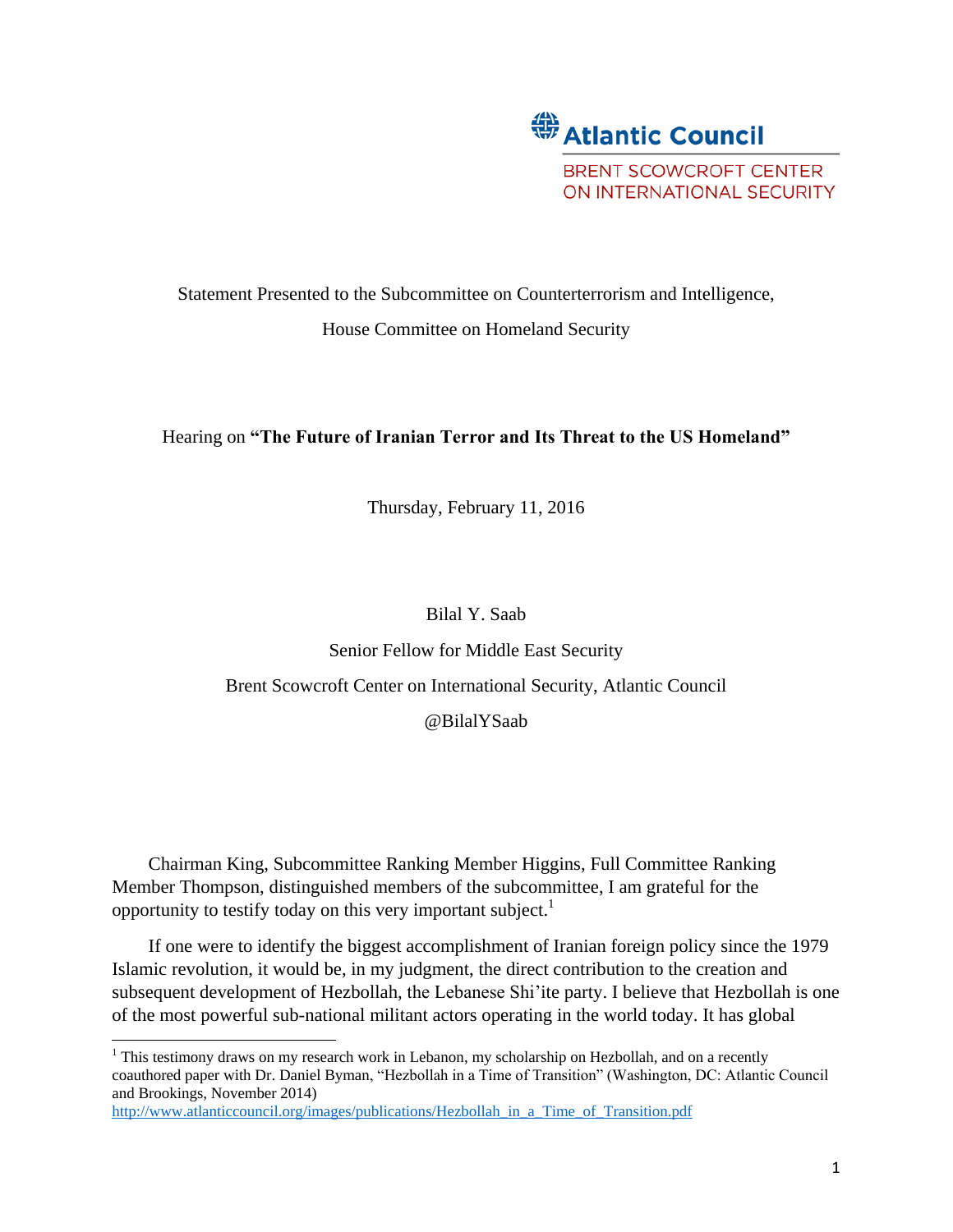reach; intelligence, counterintelligence, and military capabilities that are more significant than many mid-sized European countries; and regional political clout that tops that of many Middle Eastern governments.

The main question that is on the minds of Hezbollah observers is whether the group's domestic and regional position has been strengthened or weakened as a result of its overt involvement in the Syrian conflict. That is what I will focus on in my testimony today. My bottom line is that while the war in Syria presents Hezbollah with the biggest challenge it has faced since it was born, it also creates opportunities. The worst case scenario of Damascus falling into the hands of the rebels– a scenario that currently looks improbable – will make Hezbollah's life extremely difficult, but it will not end it. At the other extreme, should the rebels suffer a total defeat, Hezbollah would further assert itself regionally and cement its control of Lebanon. The continuation of the status quo, where neither the Syrian opposition nor the regime wins and the civil war goes on, will not lead to Hezbollah's demise either. An indefinite stalemate is costly for Hezbollah because it does not solve the problem of Syrian spillover, it prolongs political tensions in Beirut, and it keeps Lebanon and Hezbollah's Shi'ite supporters at risk of attack by Sunni extremists—but it also does not force Hezbollah and Iran to make drastic decisions and tough compromises.

So regardless of what happens in Syria, Hezbollah will most probably survive if it continues to effectively nurture and manage two critical relationships: its Shi'ite support base and its main patron, Iran. These two sources of support matter more to the wellbeing of the organization than anything else. Currently, neither relationship looks volatile. While the bond between Hezbollah and its constituency is under pressure due to the group's costly intervention in Syria, cracks have yet to emerge. Growing instability and Sunni extremist violence in the region may have even strengthened ties between Hezbollah and its Shi'ite supporters. As for the group's deep and organic link to Iran, it will most likely endure and become stronger following the lifting of international sanctions against Tehran and the inflow of cash to the Islamic Revolutionary Guard Corps (IRGC), Hezbollah's primary ally within the Iranian government.

Hezbollah's future has important implications for Lebanon, the region's stability, and US interests and those of its partners in the Middle East. The Syrian conflict has forced Hezbollah to transition into something it does not necessarily desire or is able to sustain. A movement that long claimed to transcend sectarianism has become a bogeyman to many of the region's Sunni Muslims. At the same time, Hezbollah's deep involvement in the fighting in Syria has damaged its reputation in Lebanon and made it a target of Sunni extremist violence. The conflict with Israel, while still a focus of rhetoric, has somewhat faded to the background. However, the suggestion that the significant pressures Hezbollah is dealing with will ultimately lead to its death represents nothing but wishful thinking. The party is more resilient than its adversaries would like to admit. That the tide of the war in Syria seems to be turning in its favor also provides comfort for the organization.

My testimony contains four parts. I begin by describing various storms that Hezbollah effectively weathered in the past and explain how it did so. I then devote two sections to analyze how events in the region over the past five years and particularly the conflict in Syria present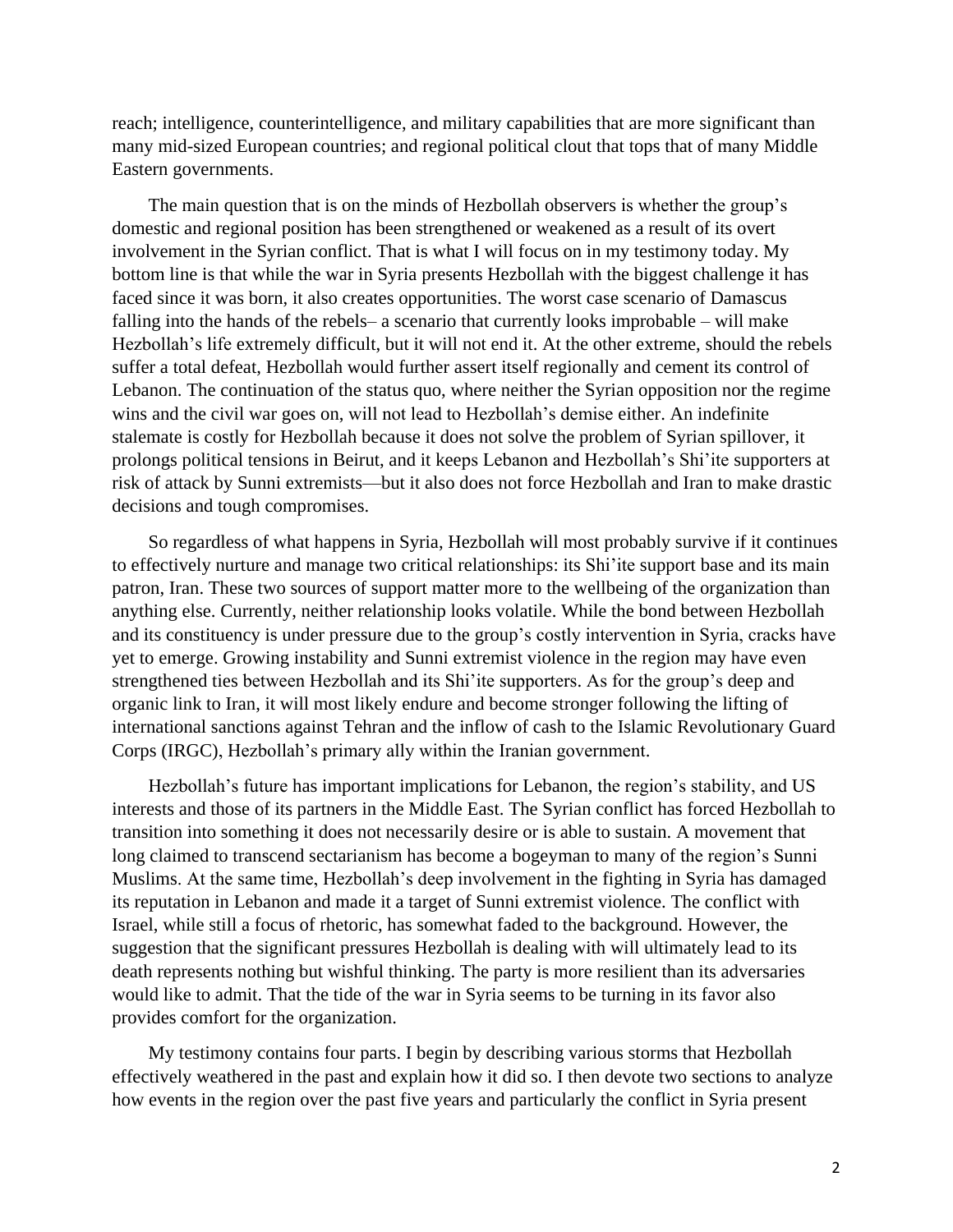challenges as well as opportunities to the group. I conclude by discussing the policy implications and recommendations for the United States.

#### **Past Storms**

Hezbollah's death has been proclaimed numerous times since its inception in the early 1980s, but the Shi'ite party has survived numerous challenges: three high-intensity military conflicts with Israel in 1993, 1996, and 2006; Israel's assassination of several of its core leaders, including Sheikh Ragheb Harb in 1984, Abbas Al-Musawi in 1992, and Imad Mughniyeh in 2008; the Syrian departure from Lebanon in 2005; a non-stop war of intelligence and counterintelligence against Israel; various political crises in Beirut; an international tribunal investigating the February 2005 murder of former Lebanese Prime Minister Rafik Hariri that formally accused four Hezbollah members; and Arab uprisings that profoundly challenged its philosophy of "champion of the downtrodden, underprivileged, and disenfranchised."

How Hezbollah has survived all these crises can be attributed to a number of internal and external factors, including leadership, organizational coherence and discipline, political violence and tactics, superior training, and, of course, Syrian assistance. But all this would count for little without the constant support Hezbollah receives from its Shi'ite constituency and from Iran. Unlike many other non-state actors in the region, Hezbollah has a domestic base of support about which it cares deeply, and this concern is reciprocated. The organization has made it a top priority to cultivate good relations with the Lebanese Shi'a, knowing full well that such ties would serve as its first and last lines of defense. Iran not only provides religious guidance and strategic direction to Hezbollah, but also helps the party solidify its bond with its constituency through money and weapons.

#### **Challenges**

 $\overline{a}$ 

By intervening in Syria to come to Syrian President Bashar Assad's aid, Hassan Nasrallah, Hezbollah's Secretary General, has put his party on a collision course with Sunnis—moderates and extremists alike—in Syria and Lebanon, and elsewhere in the region. This course of action is very risky for Hezbollah and its constituency because regional demographics have always worked against the Shi'ites. Even the staunchest Lebanese Shi'ite supporters of Hezbollah would prefer peace with their fellow Sunni Lebanese—and the region—to conflict. It is not just that Sunni radicals, despite Hezbollah's military advances in Syria, have been able to penetrate deep into the Shi'ite party's sphere of influence and wreak havoc. More importantly, the same extremists who Nasrallah was hoping to fight outside Lebanon could turn Lebanon into another Iraq, a country defined by Sunni-Shi'ite sectarian violence. In this scenario, whose chances are unclear, Hezbollah stands to lose the most, because another Lebanese civil war would be a major distraction from the military struggle against Israel. $^{2}$ 

At home, Hezbollah may have contained the effects of the Special Tribunal for Lebanon (STL), but the international institution has already caused considerable damage to the party's

<sup>2</sup> Daniel Byman and Bilal Y. Saab, "Hezbollah Hesitates? The Group's Uncertain Transformation," *Foreign Affairs*, January 21, 2015<https://www.foreignaffairs.com/articles/israel/2015-01-21/hezbollah-hesitates>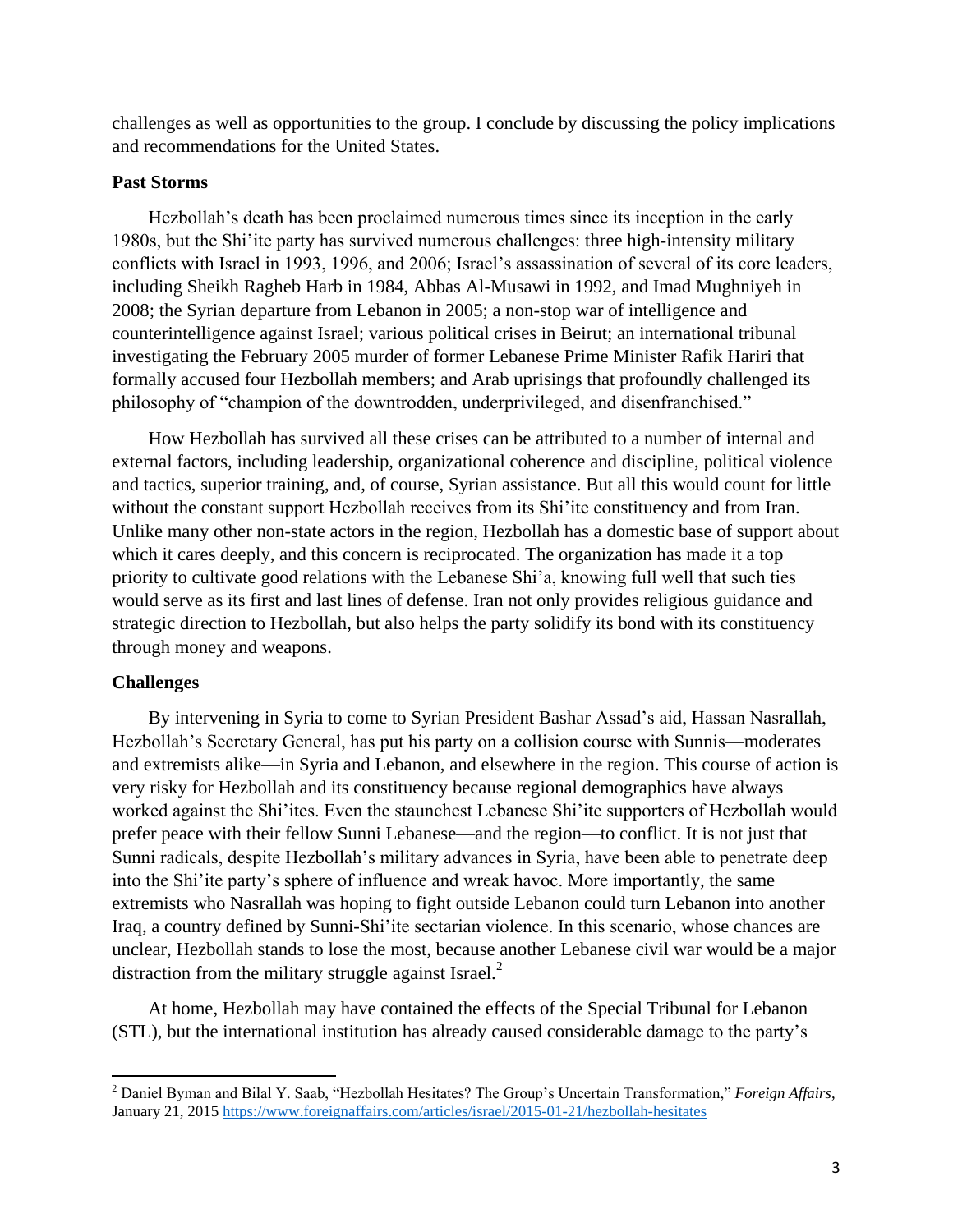reputation by instilling serious doubts, even among Hezbollah's friends, about the party's role in killing Rafik Hariri, the former Lebanese prime minister and leader of the Sunni community in the country, in addition to several other anti-Syrian Lebanese politicians, journalists, and security personnel.<sup>3</sup>

More broadly, the Arab uprisings have arguably made Hezbollah less relevant in Arab political discourse. While the concept of resistance against Israel will always generate strong emotions and resonate deeply in the Arab world, such a struggle, an increasing number of Arabs now believe, cannot be at the expense of freedom and political-economic rights. Hezbollah and Iran clearly think otherwise; for them, nothing takes precedence over the military struggle because no other form of resistance works. The group's intervention in Syria has shattered its image in the Arab street. Although such a street has always been polarized, the average Arab person, not too long ago, used to adore the party for standing up to Israel and the United States. Not anymore. Hezbollah's flags are being burned in Syria and elsewhere.<sup>4</sup>

Hezbollah's fight in Syria also has made it more vulnerable toward Israel. Another war with Israel may pump life into Hezbollah's hardcore cadres and add fire to its resistance approach, but in reality such an extremely risky adventure could entail massive costs from which the group may not recover easily this time around. Iran could immediately send money for reconstruction purposes like it did after the end of the 2006 war, but that is not inevitable. And the Syrian regime, busy fighting for its life, may not be operationally capable of providing necessary military and logistical support during any such war.

For Hezbollah, the military challenge in Syria is more daunting than in the Lebanese theater. In contrast to southern Lebanon, Hezbollah forces do not have an intimate knowledge of the Syrian terrain. In addition, they must cooperate with irregular and regular Syrian forces and Iraqi militias, rather than just rely on their own fighters. Hezbollah frequently operates at the company and even battalion level in Syria, using far larger formations than it usually has had in Lebanon when it waged guerilla war against Israel. As Islamic State fighters advanced in Iraq, many of the Iraqi Shi'ite militias aiding the Assad regime went home to fight, increasing the burden on Hezbollah. Because of its heavy role in Syria, Hezbollah is more militarily invested in Iran than ever before. In Syria, the IRGC's Quds Force assisted Hezbollah with command and control and training. Entering the war was in part "payback" for past favors—but by doing so, Hezbollah tied itself even more tightly to its Iranian master. Finally, Hezbollah also has a military role in Lebanon. Along the Syria-Lebanon border, its forces are patrolling and even laying mines in order to prevent infiltration by fighters belonging to the Islamic State and Jabhat Al Nusra. Hezbollah coordinates quietly with the Lebanese Armed Forces, which dare not confront the Shi'ite group.

If Assad's regime collapses, Hezbollah would lose a key supporter from a country that historically has played a dominant role in Lebanese politics. Even more important, Syria is Iran's

<sup>3</sup> Bilal Y. Saab, "Why Lebanon's Najib Mikati Resigned: Hezbollah Makes Its Move," *Foreign Affairs*, March 25, 201[3 https://www.foreignaffairs.com/articles/lebanon/2013-03-25/why-lebanons-najib-mikati-resigned](https://www.foreignaffairs.com/articles/lebanon/2013-03-25/why-lebanons-najib-mikati-resigned)

<sup>4</sup> Bilal Y. Saab, "Ominous New Struggle for Hezbollah," *The National Interest*, October 24, 2011 <http://nationalinterest.org/commentary/ominous-new-struggle-hezbollah-6060>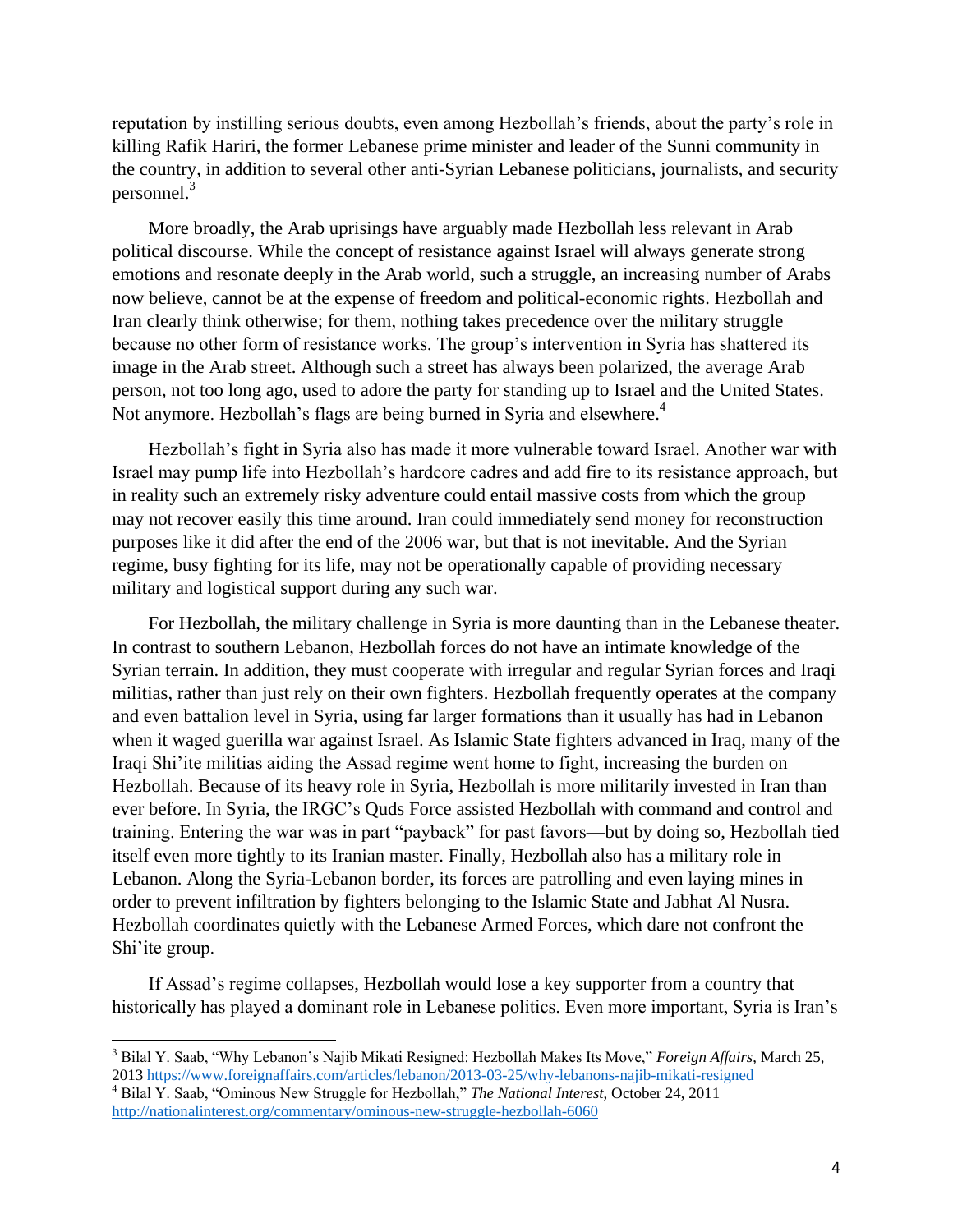closest ally, and Tehran was calling in its chits by asking Hezbollah and other supporters to close ranks around the Assad regime. Should Syria fall, Hezbollah is likely to lose a transit route and storage facility for weapons from Iran and Syria. In anticipation of any rapid deterioration of security conditions in Syria, Hezbollah has reportedly moved hundreds of missiles from storage sites in Syria to bases in eastern Lebanon. The potential loss of its logistics hub and supply line in Syria would place Hezbollah at a significant disadvantage in the event of another conflict with Israel. In the 2006 conflict with Israel, the group benefited from the strategic transit route through Syria, which allowed Hezbollah to quickly replenish its weapons supplies; therefore, the loss of Syrian support could cause Hezbollah to hold onto its larger, strategic weapons if they cannot be easily acquired and replaced. Unless Hezbollah and Iran can build a similar capability in another location, Hezbollah will likely face challenges resupplying its rockets and missiles in the near term.

But should Assad leave—or even should his jihadist opponents grow stronger—the gravest threat Hezbollah (and Lebanon as a whole) would have to imminently deal with is Sunni extremism. Sunni radicals would not settle for controlling Syria, but would also seek to expand into Lebanon (and possibly Jordan) to fulfill their ideological goals and go after Hezbollah and its Shi'ite supporters. Over the past year, Sunni jihadists have attacked Shi'ite interests in Lebanon on multiple occasions (the bombing of the Iranian embassy on November 19, 2013, was the most spectacular, killing twenty-three people and injuring dozens more). Hezbollah, with the help of the Lebanese army, has shown resiliency and has currently managed to contain the threat by battling with Sunni militants across the Syrian-Lebanese borders and in various areas in Lebanon's northern region, and forcing many of them to retreat into Syria. But the fight is anything but over. Hezbollah is not oblivious to the risks and costs of its military intervention in Syria. Its leadership has calculated that, so long as the balance of power tilts in favor of Assad's forces and the Syria-Lebanon border is largely secure, the costs of siding with Syria are tolerable. However, if the situation drastically worsens in Syria, the costs of supporting what could be a falling regime will be much higher for Hezbollah. Therefore, it is possible the group will revisit its policy to defend its core interests— protecting its arms supplies, maintaining its military deterrent posture vis-à-vis Israel, and aiding Iran should it come under attack.

Without the continuous support of Iran and Syria, Hezbollah would not have been able to dominate Lebanese politics, build a state within a state, and become a formidable regional force. But the same ties that have transformed Hezbollah and increased its powers over the years have also brought significant costs to the organization in terms of lives, resources, reputation, and political standing both in Lebanon and the region. Hezbollah's military intervention in Syria is a clear example of how the group's strategic links to Damascus and Tehran, which have served it so well over the years, can also be a great burden.

## **Opportunities**

The existing tensions within Hezbollah's camp are real, though they should not be exaggerated. Shi'a sentiment in Lebanon is still very much pro-Hezbollah and it would take a long time for Shi'ite dissent and dissatisfaction with the group's entry into Syria to shake its grip on the community. After all, Hezbollah has been nurturing these ties since 1982, providing the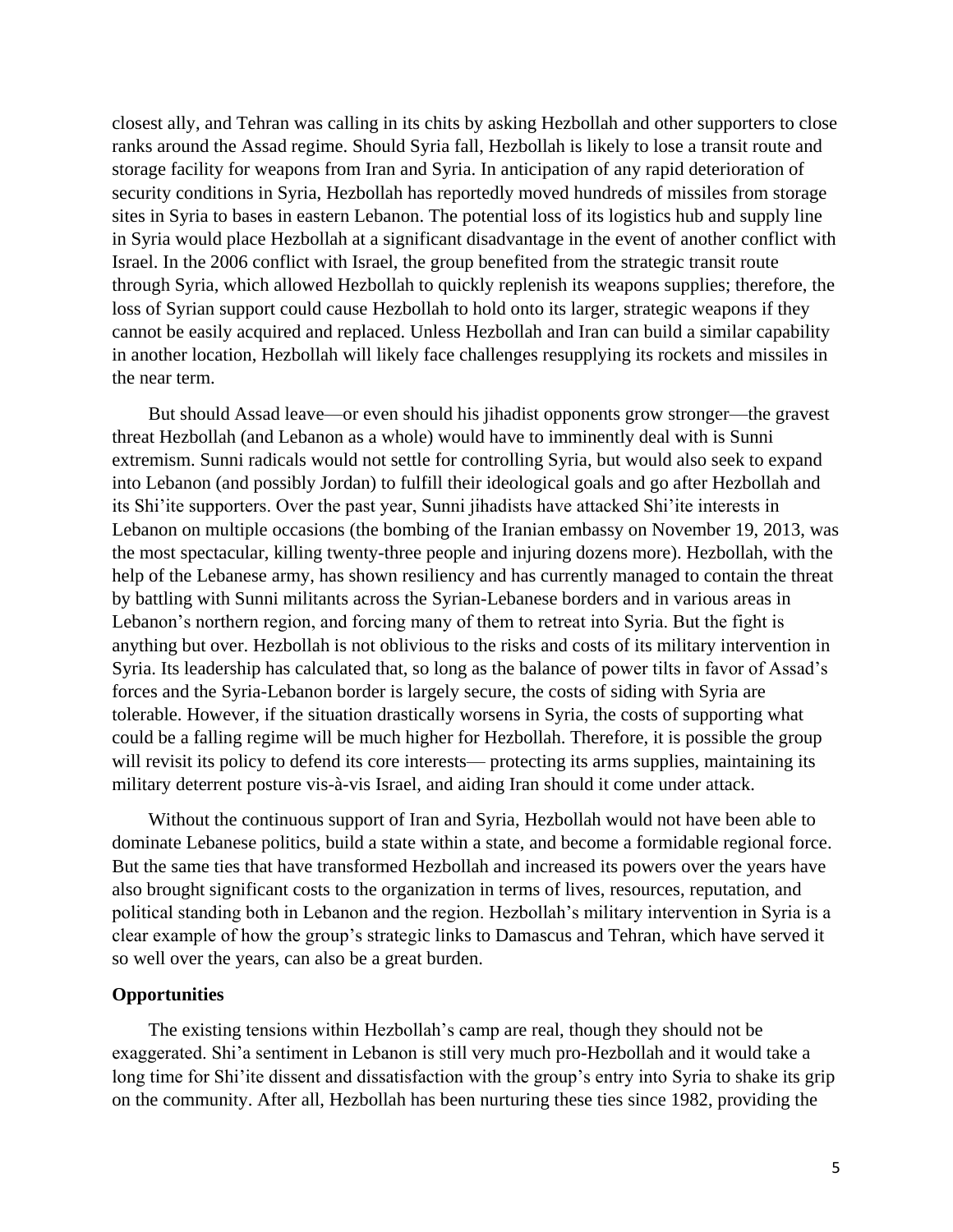Lebanese Shi'a with social goods, a political voice, security, and a sense of empowerment. Nor is there a strong rival movement. Perhaps most important, the slaughter of minorities by the Islamic State and its bloodthirsty anti-Shi'ite rhetoric create a sense that Hezbollah had no choice but to aid Assad— that it was a case of kill or be killed.

With every bomb that goes off in its stronghold—and with every loss of Shi'a life that is not caused by Israel—Hezbollah's control of its support base could wane, but it will not drastically diminish. <sup>5</sup> Hezbollah's relations with the Shi'ite Amal and the Christian Free Patriotic Movement (FPM) are still robust. It is also possible that other Lebanese Christian political factions could strengthen relations with Hezbollah because they see it as a credible protector against Sunni extremists—if not the only one, given the relative weakness of the Lebanese army. The chances of a broader Hezbollah-Christian rapprochement in Lebanon are not great given the lingering mistrust, at least among the right-wing Christian factions, but they could increase should the Shi'ite party endorse the recent political initiative of Lebanese Forces leader Samir Geagea, which calls for the election of his old rival and FPM chief Michel Aoun as Lebanese president. Lebanon has been without a head of state—a position traditionally reserved for Maronite Christians—for nearly two years because its politicians have failed to resolve a broader political crisis that has paralyzed the country. If it sanctions Geagea's move, Hezbollah will be praised by an increasing number of Lebanese Christians for helping bring political relevance back to—and, in turn, ensure self-preservation of—a long-marginalized and beleaguered Christian community in Lebanon. 6

Assad's fate notwithstanding, Hezbollah's ties to Iran will likely remain intact, though the relationship will have to adapt to its changing environment. Unlike its pragmatic relationship with Syria, Hezbollah's organic partnership with Iran is based on deep trust and shared values and interests. Hezbollah looks for ideological and strategic guidance from Iran's Supreme Leader Ayatollah Ali Khamenei, who instructs his regime's intelligence institutions and elite military units to work closely with Hezbollah. Hezbollah has acquired more autonomy from Iran since the 1980s, and may currently be considered more of a partner than a surrogate, but the group still relies on Iranian training, weapons, and funding. While the overall numbers are unknown, the group likely receives anywhere between \$100 million and \$200 million annually from Iran—and this number often goes up in times of need.

The shared interest of these two actors ensures that this relationship will survive in some form, regardless of the outcome of events in Syria. However, how the Iranian regime responds to changing dynamics in Syria will directly affect Hezbollah's future. Iran could instruct Hezbollah to continue the fight in Syria to try to maintain supply routes and create new allies. Hezbollah could also see itself assume a greater regional role in the service of Iranian interests, to compensate for the loss of Syria (Iraq is one obvious place where it might act given Hezbollah's longstanding links to Shi'a groups there and Iran's strong interests in Iraq). But all of this would

<sup>5</sup> Bilal Y. Saab, "Hezbollah Under Fire: Could the Bombing in Beirut Spell the End of the Shia Group?," *Foreign Affairs*, November 19, 2013<https://www.foreignaffairs.com/articles/lebanon/2013-11-19/hezbollah-under-fire>

<sup>&</sup>lt;sup>6</sup> Bilal Y. Saab, "Back to Lebanon's Future: The Political Revival of the Country's Christians," *Foreign Affairs*, January 26, 2016<https://www.foreignaffairs.com/articles/lebanon/2016-01-26/back-lebanons-future>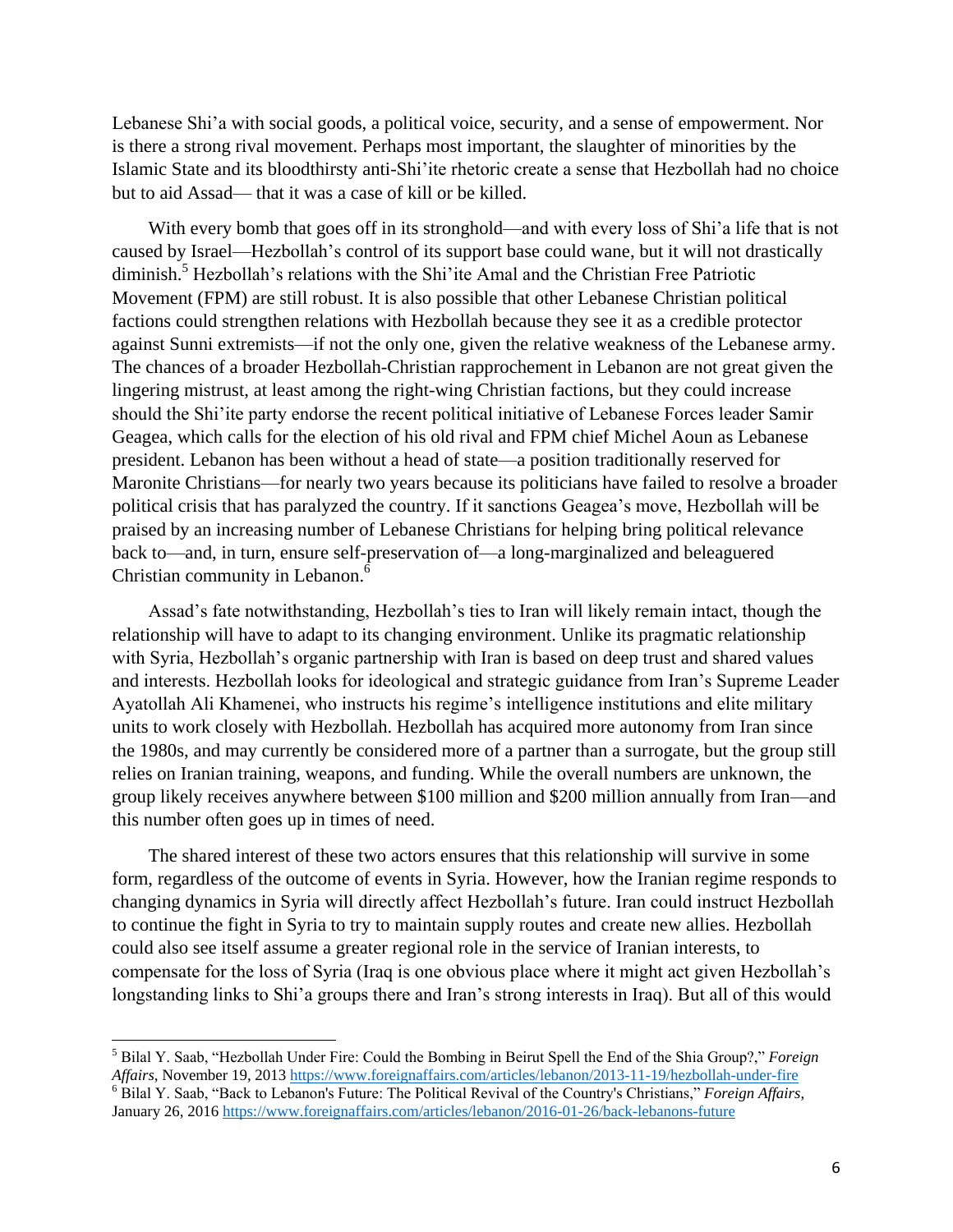come at the risk of overstretch, which could weaken Hezbollah at home. Not only would Hezbollah have to protect itself against a much more hostile environment in Syria, but it would also need to potentially guard against opportunistic local political actors who could exploit its relative weakness. While Hezbollah offers many benefits to Iran, including loyalty to its revolutionary ideology and projection of Shi'ite power in Arab lands, its biggest value is its military arsenal, which could be used in the event that Israel launches a war against Iran.

Hezbollah made war and war made Hezbollah. In conflict after conflict, the organization has proven its prowess and shown itself a notch above other Middle Eastern militant groups and even Arab state militaries. From 1985 to 2000, Hezbollah forces battled Israel in the security zone along the Israeli border, inflicting a steady stream of casualties that eventually led Israel to withdraw, marking the first time Arab arms defeated Israeli arms. Hezbollah has also launched rockets at Israel, and as the range of its weapons systems expanded, so did the concern of Israeli leaders. In 2006, Israel and Hezbollah fought for more than a month, with Hezbollah killing more than one hundred and sixty Israelis—heavy losses for the small and casualty-sensitive Jewish state. During the fight, Hezbollah demonstrated its military strength, ambushing Israeli armored forces and maintaining a rocket barrage in the face of Israeli air strikes and ground incursion. Hezbollah's population surged in the aftermath of that war, with its leader, Hassan Nasrallah, briefly becoming the most admired man in the Arab world.

After the 2006 war and until the outbreak of the Syrian conflict, Hezbollah focused militarily on Israel, as both sides feared another war would break out. Iran helped rearm Hezbollah, making it even more formidable than before and replenishing (and improving) its rocket arsenals. Hezbollah training camps have models of Israeli streets and the organization otherwise prepares its forces for taking on Israel. Hezbollah maintains a vast network of tunnels to hide its forces and rocket launchers as well as secure communications, all in preparation for an Israeli strike. Hezbollah has roughly twenty thousand men under arms, of which five thousand are elite fighters. Hezbollah can call on thousands more in a pinch; it has deliberately kept the size of its forces limited to ensure a high level of training and commitment.

Hezbollah began to intervene militarily in Syria in 2012. This was limited at first, but the growing desperation of the Assad regime forced Hezbollah to step up its involvement and justify its role. The Shi'ite group has sustained heavy losses, with perhaps a thousand dead and many more wounded, and veteran commanders counted among the casualties. Roughly five thousand Hezbollah soldiers fight at a time, but the organization regularly rotates its forces to spread the burden evenly. Nevertheless, to keep its numbers up, Hezbollah deploys younger recruits who are obviously less experienced in warfare. Hezbollah has also changed its tactics. In battles in and around the Syrian town of Qusair in 2013, Hezbollah took heavy casualties as its forces directly assaulted dug-in Syrian rebel positions. In subsequent operations in the Qalamoun mountain area, however, Hezbollah forces slowly advanced and even let some rebels escape, in order to minimize further casualties.

Hezbollah's fighting experience in Syria, while costly in terms of lives and resources, has provided numerous military benefits. Hezbollah is now a larger fighting force by at least twenty percent (although fifteen percent of the initial size is now operating in Syria), skilled in both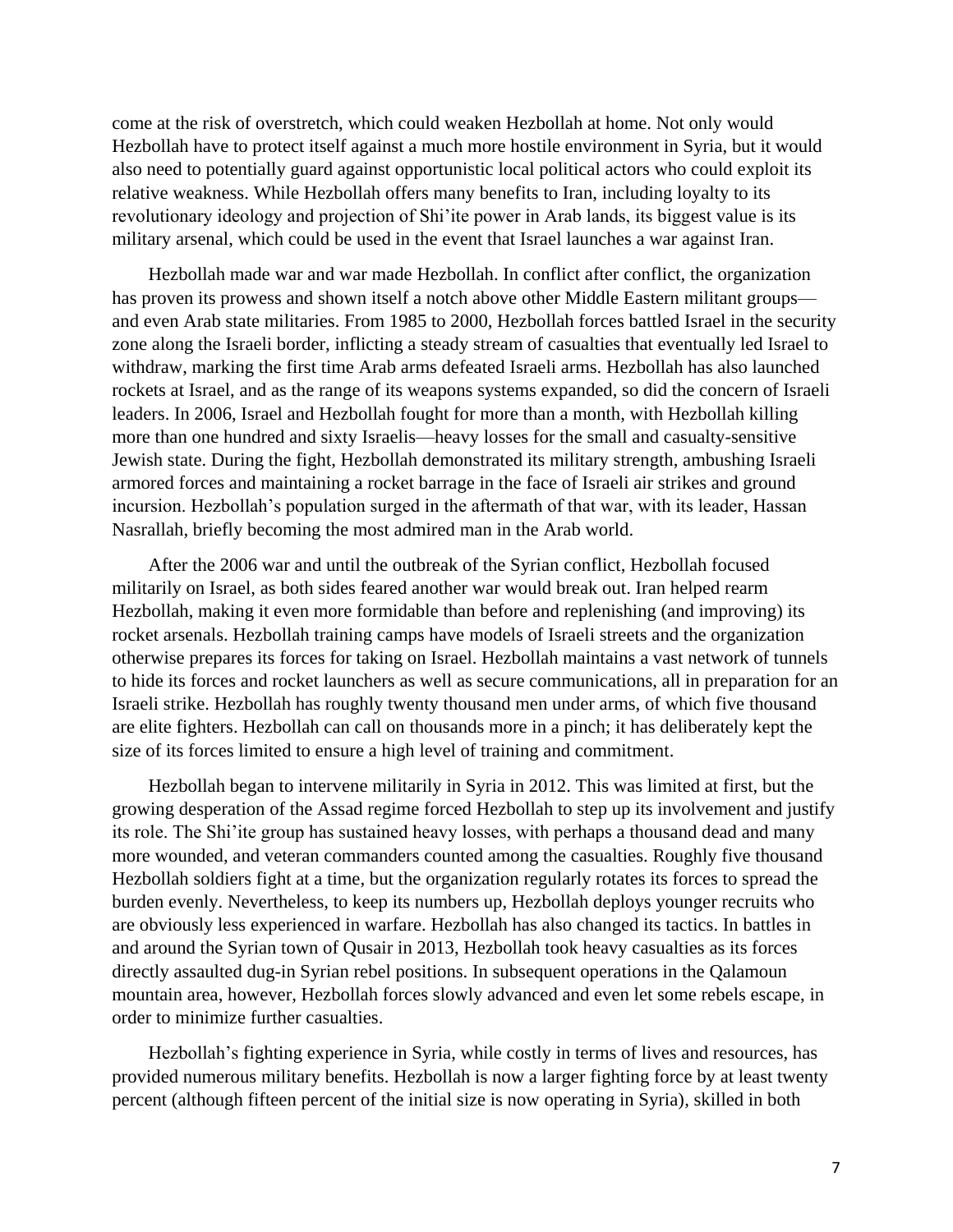conventional and urban warfare. The demands of war in Syria has made it more effective in recruiting soldiers from its own constituency and others, and subsequently in training them. Thousands of younger volunteers have undergone training in recent years in camps in southern Lebanon.<sup>7</sup> The training lasts anywhere between two to three months and focuses on street battle and counterinsurgency tactics.

#### **Policy Implications and Recommendations**

 $\overline{a}$ 

Hezbollah is exhausted and perhaps overwhelmed, but it also sees light at the end of the Syrian tunnel. Equally important, it does not seem like its adversaries, domestic and foreign alike, are in a position to take advantage of its present struggles or make its life more difficult. This makes Hezbollah's uncertain transition from domestic hegemon to regional powerhouse less perilous and more achievable.

In Lebanon, pro-Western and anti-Syrian politicians are unlikely to gain from Hezbollah's travails. They are divided within, and have shown themselves unable to sustain mass support. Rather, it is militia leaders and extremists who are likely to grow more powerful. The more than 1.2 million Syrian refugees in Lebanon—a little more than a quarter of the total population—are a wild card. They might become radicalized, and their camps could become a sanctuary for fighters in Syria. It is even possible that, over time, they might become a violent player in Lebanon's politics itself, as the Palestinians did before them. This is a particular concern for Hezbollah, as the majority of the refugees in Lebanon are Sunni Muslims who see Hezbollah as the friend of their enemy.

In Israel, some in the government might see opportunity in launching a devastating attack against Hezbollah at a time when it appears vulnerable and overstretched. The country's military leadership also is keeping a close eye on the threat posed by the group's new albeit modest presence in the Israeli-occupied Golan Heights. But most of Israel's generals have no appetite for another round of fighting with Hezbollah. That is because they realize that the potential costs of such a military adventure and the risk of catastrophic escalation have dramatically increased.

Hezbollah is battle weary and it cannot easily take on a new foe, especially one such as the Israel Defense Forces (IDF). But it is also battle hardened. As previously mentioned, the group has learned new tricks, and it has been warning since the end of the last conflict in August 2006 that should there be another war, it will conduct cross-border operations – a new element to its military strategy.<sup>8</sup> Hassan Nasrallah's threat to dispatch units into Galilee bolsters his previous carefully phrased warnings of what Israel can expect from Hezbollah in the next war. Those include a vow in February 2010 to rocket Tel Aviv's Ben Gurion airport if Israel bombs Beirut's international airport, in addition to a declaration by Nasrallah three months later that his group can and will attack shipping along Israel's entire coastline if the Israeli navy shells Lebanese

<sup>7</sup> Bassem Mroue, "Hezbollah recruiting push comes amid deeper role in Syria," *Associated Press*, December 18, 201[5 http://bigstory.ap.org/article/de8588cd81244ed58a7dd12e32ee18e2/hezbollah-recruiting-push-covers-its](http://bigstory.ap.org/article/de8588cd81244ed58a7dd12e32ee18e2/hezbollah-recruiting-push-covers-its-deeper-role-syria)[deeper-role-syria](http://bigstory.ap.org/article/de8588cd81244ed58a7dd12e32ee18e2/hezbollah-recruiting-push-covers-its-deeper-role-syria)

<sup>8</sup> Nicholas Blanford and Bilal Y. Saab, "Hezbollah on Offense," *The National Interest*, March 8, 2011 <http://nationalinterest.org/commentary/hezbollah-offense-4982>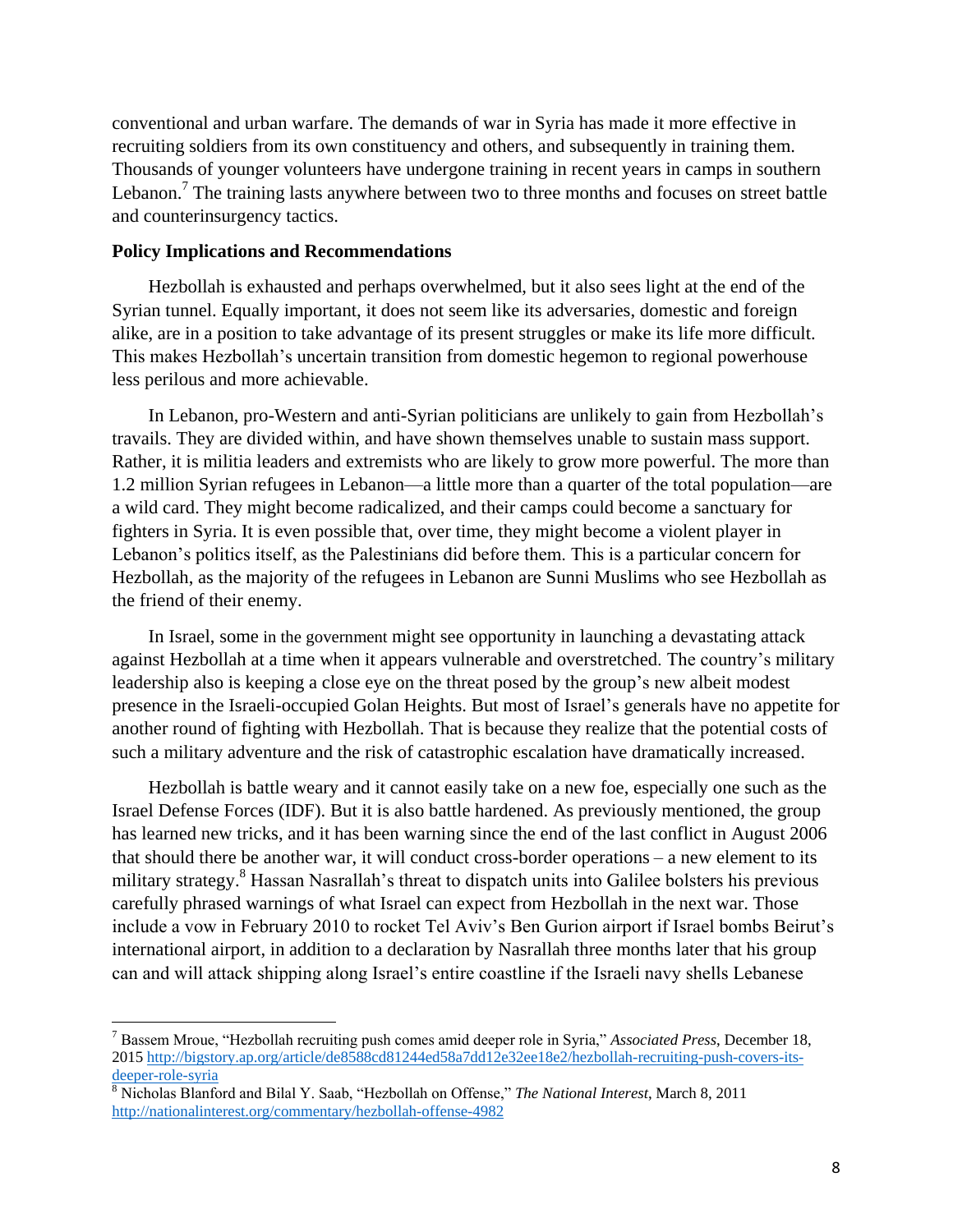infrastructure. That the range of Hezbollah's rockets and missiles puts all of Israel in danger makes Nasrallah's threats more credible.

The border with Israel has been quiet since 2006, and the drain of the Syrian conflict makes Hezbollah even more cautious. Israel, for its part, is trying to walk a fine line. On the one hand, it wants to prevent transfers of Syrian and Iranian arms to Hezbollah, particularly for systems like surface-to-air missiles, anti-ship cruise missiles, or even chemical weapons that might significantly increase the threat to Israel. To that end, it has at times attacked Hezbollah forces transferring weapons, leading Hezbollah to conduct limited attacks on the Golan Heights in response, using Syrian territory as a base. On the other hand, Israel is in no mood for a broader clash that could involve Iran. Too many strikes on Hezbollah, or forcing Hezbollah into a position where its political standing depends on a fight with Israel, would be a self-defeating action for Israel, bringing on the war it hopes to deter.

Nevertheless, conflict might still break out: few predicted the 2006 war, for example. Given that Israel regularly hits Hezbollah weapons shipments, the chances of escalation remain considerable. Israel might miscalculate about whether a particular strike would result in escalation, while Hezbollah might think a limited response would not lead Israel to up the ante. Much would depend on the domestic political position of both the Israeli government and of Hezbollah, and neither one has shown much aptitude for understanding the other's politics. In addition, Hezbollah has positioned its forces to help Iran deter Israel. Should Iran become embroiled in a conflict involving Israel, Hezbollah is prepared to act. Of all the unknowns regarding the next war, the one certainty is that it will be of such magnitude and lethality that it will make the month-long confrontation of 2006 look like a Sunday afternoon stroll in the park.

There is no end in sight to the conflict in Syria, and the growing sectarianism and risk of violence in Lebanon will put Syrian jihadists—not America or Israel—at the center of Hezbollah's radar, regardless of its rhetoric. The military drain of keeping thousands of fighters in supply and well-trained will crowd out other organizational priorities, and Hezbollah will be perceived as even more of a sectarian actor in Lebanon. Hezbollah will have to rely more on rockets and para-military activities as an asymmetric response.

Hezbollah does maintain its capacity for acting internationally. In recent years, Hezbollah used terrorist tactics to respond to what it sees as Israeli aggression against itself or against Iran. For example, Hezbollah is suspected to have struck Israel and Jewish facilities in Argentina in the 1990s, in response to what it considered Israeli escalation in the border war in Lebanon. Hezbollah also is believed to have attempted several international terrorist attacks against Israeli targets in Europe and Asia after Israel allegedly killed Imad Mughniyeh in 2008, the Shi'ite party's most senior military commander and head of external operations.

Despite Hezbollah's role in terrorism and anti-American rhetoric, the organization, by default, shares several interests with the United States—though both sides would be loath to admit it. Both actors are at war with the Islamic State and other Sunni extremists, and both want to prop up Iraqi Prime Minister Haidar Abadi's government in Baghdad. Even within Lebanon, while Washington supports Hezbollah's political rivals in the anti-Syrian March 14 coalition, it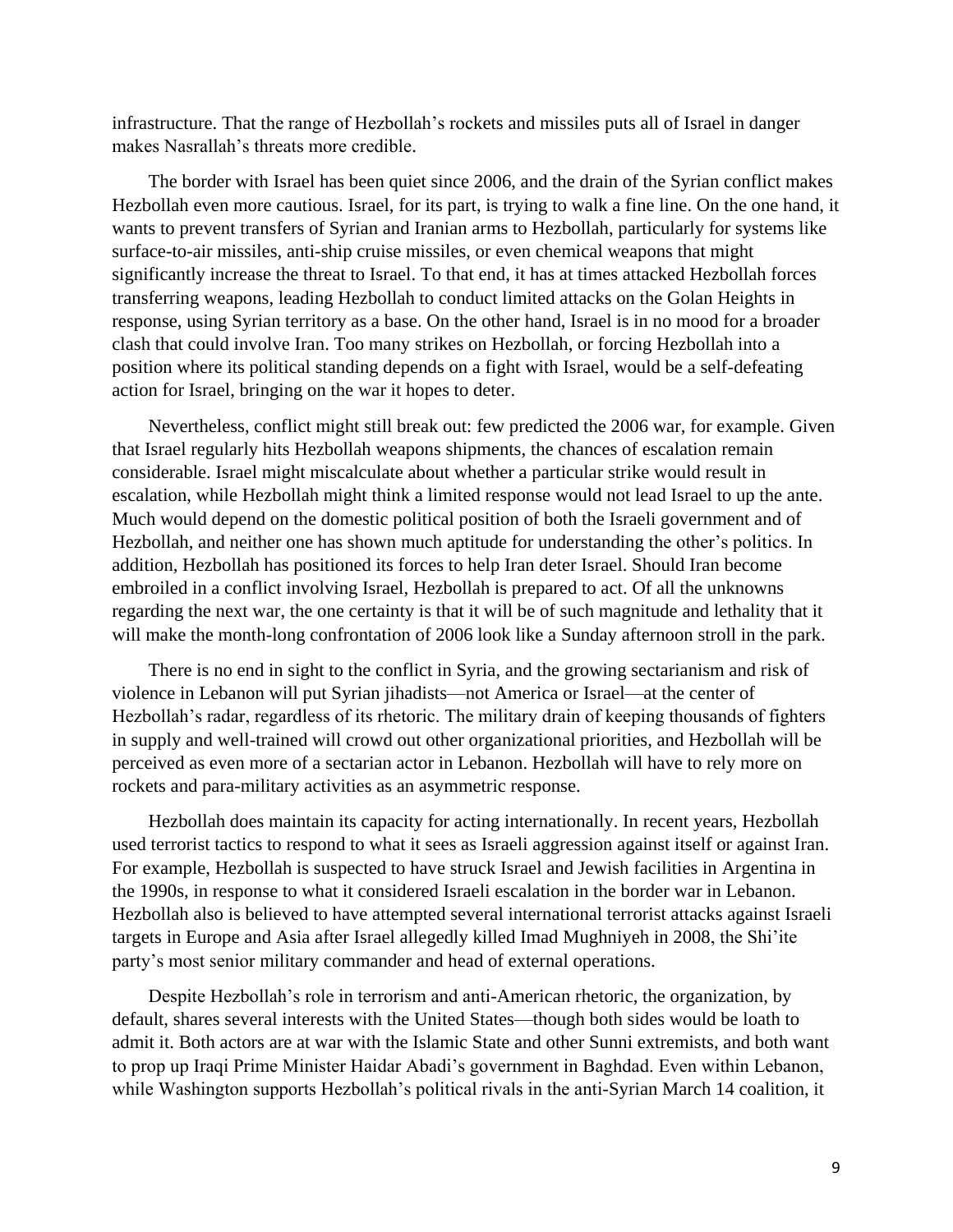recognizes that Hezbollah is helping hold the country together, and that either an Islamic State expansion or a descent into chaos would be worse than the status quo. Open cooperation, however, is politically out of the question and not desirable for both parties. Indeed, a slight shift could turn suspicion into conflict.

The US-led coalition in Syria is focused on Sunni extremists, and thus is indirectly helping the Assad regime, Hezbollah's ally. Yet, if Washington decides to live up to its anti-Assad rhetoric and take on the Syrian regime as well as Sunni jihadists, it will also be taking on Hezbollah. Hezbollah's hostility to Israel remains strong, another point of friction. In addition, Hezbollah is more in bed with Iran now than ever before, and any military action against Tehran must seriously factor in Hezbollah's response.

Any serious assessment of Hezbollah's terrorist threat to the US homeland, and whether it might increase or decrease following the lifting of international sanctions against Iran, must look at both the intentions and capabilities of the group. Nobody in the US Government doubts the group's terrorist capabilities. Indeed, there is a healthy appreciation within the US intelligence community for what Hezbollah is capable of. But it is on the issue of intentions where there might be some debate, although the overwhelming majority of analysts and officials I have known and briefed on Hezbollah throughout my career concur that the group has no interest in striking on US soil.

While Hezbollah did hit US interests in the region, it has never launched an attack on US territory. Two main factors explain this record: First, Hezbollah's international activities are strictly controlled by Iranian paramilitary and intelligence agencies. Indeed, Hezbollah's socalled external operations wing is an extension of the Iranian Quds Force. So, Hezbollah neither strategizes nor acts alone when it comes to global operations. It does so under the strategic guidance and close supervision of Iran. In short, the "Hezbollah international terrorism problem" is, essentially, an "Iran international terrorism problem." In other words, with Hezbollah, unlike terror caused by the Islamic State and Al Qaeda, there is a clear return address, and it is Tehran. Second, Hezbollah has no interest in perpetuating terrorism directly against the United States, and is fully aware of both its limitations and the steep price it would pay for attacking the United States. This is a fight it has no desire in picking.

Could the group's calculus with regard to the United States change in the foreseeable future? A lot would depend on the evolution of relations between the United States and Iran. While there is some alignment of interests in the Middle East between the two countries, and inter-governmental communication seems to be improving following the conclusion of the nuclear deal, ties are still tense and unpredictable due to high mistrust and many other conflicting interests in the region. Should relations take a dramatic turn for the worse over escalation following, for example, a grave incident at sea in the Arab Gulf; an inadvertent clash on the ground in Iraq or elsewhere; or a violation by Tehran of the nuclear deal – Iran, due to its massive conventional inferiority relative to the United States, might employ asymmetric tools and particularly terrorism to defend itself in the event of confrontation. Hezbollah could very well be one of those tools. But even under this scenario, Hezbollah would still weigh its options and think twice before deciding to take on the most powerful nation on earth.